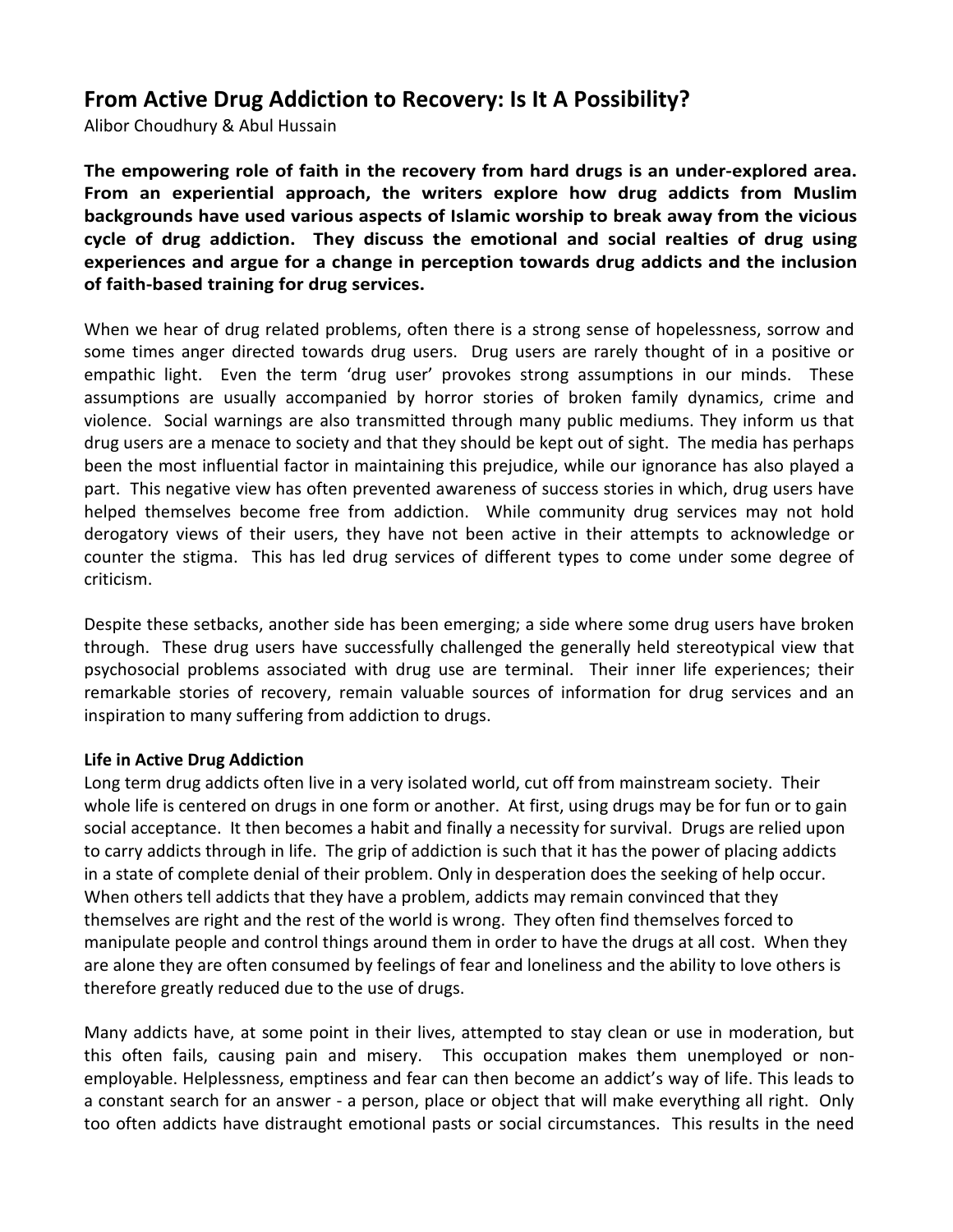for gratification (or distraction) of some kind. Gratification is then found in drugs because of their mind-altering properties and as they successfully cover unwanted feelings. Drugs also have the potential to stimulate feelings of warmth and security, albeit short-term and somewhat false.

# The Transition

Despite the bleak picture, the cycle of addiction can be arrested and recovery is possible. Once addicts come to realise that they are powerless over their drug addiction and life is unmanageable, they become open to seeking alternative forms of help. After this surrender, the most difficult part of coming off drugs is perhaps the physical withdrawal. While this is a traumatic experience even under medical supervision, the psychological consequence of maintaining abstinence thereafter is a completely different ball game. Given that drugs plays a major part in helping addicts cope with life difficulties, the very abstinence of such a coping mechanism can equally raise feelings of desperation and anxiety. This change, is described by many as a total loss of coping skills and the sudden unveiling of many emotional difficulties that may have been otherwise buried. This insecure and lonesome experience causes many addicts to relapse (returning back to drug use), while motivating others to seek alternative ways of gaining help.

These initial stages of recovery are periods of extreme vulnerability. Many addicts experience mixed feelings. They may feel cut off from their previous culture and drug using peers, which now have become potential risks towards relapse. Feelings of guilt and fear can accompany this desertion of friends. The environment as a whole can appear quite different and at times, threatening. This experience can make addicts re-experience old feelings that were felt during drug use, and cause a loss of perspective. While this emotional distancing can lead to confusion and social withdrawal, it is not constant. Abstinence has its rewards too. Many also describe feelings of awesome awakening of their senses and a desire for active and meaningful living. Freedom from drugs is experienced as freedom from enslavement of some kind. This is when addicts become ready to explore new and healthy ways of coping. They begin to look for support in a community that is different and accepting. Many turn to psychotherapy, support groups, after-care hospital meetings, yoga, Buddhism and others reach out to Islam.

# Life in Recovery

Those who turn to Islam for recovery often have a unique story to tell. Their personal willingness towards change, together with a new found idea of trust (tawakkul) in God (Allah) becomes the driving force that fuels the recovery process. The vacuum in the addicts life now starts to fill. The rebuilding of coping skills and social networks is found in the learning of Islam. Mosque environments and study circles give addicts a sense of belonging to a group conscious. This is built upon mutual support and companionship, which enables addicts to replace those insecure feelings of abandonment and guilt with confidence and stability. Islam offers them an opportunity to get in touch with their inner feelings and regain a meaningful purpose for existence. It becomes a medium to make a fresh start.

Here are some of the ways in which Islamic ideas are conceptualised. Due to the obsessive nature of drug addiction, addicts may have behaved in an inappropriate manner, leaving them feeling guilty, exposed and ostracised. This can often prevent them from mentally moving on and reintegrating back in society. This has been helped with verses in Quran such as: "And whoever does evil or wrongs himself but afterwards seeks Allah's Forgiveness, he will find Allah Oft-Forgiving, Most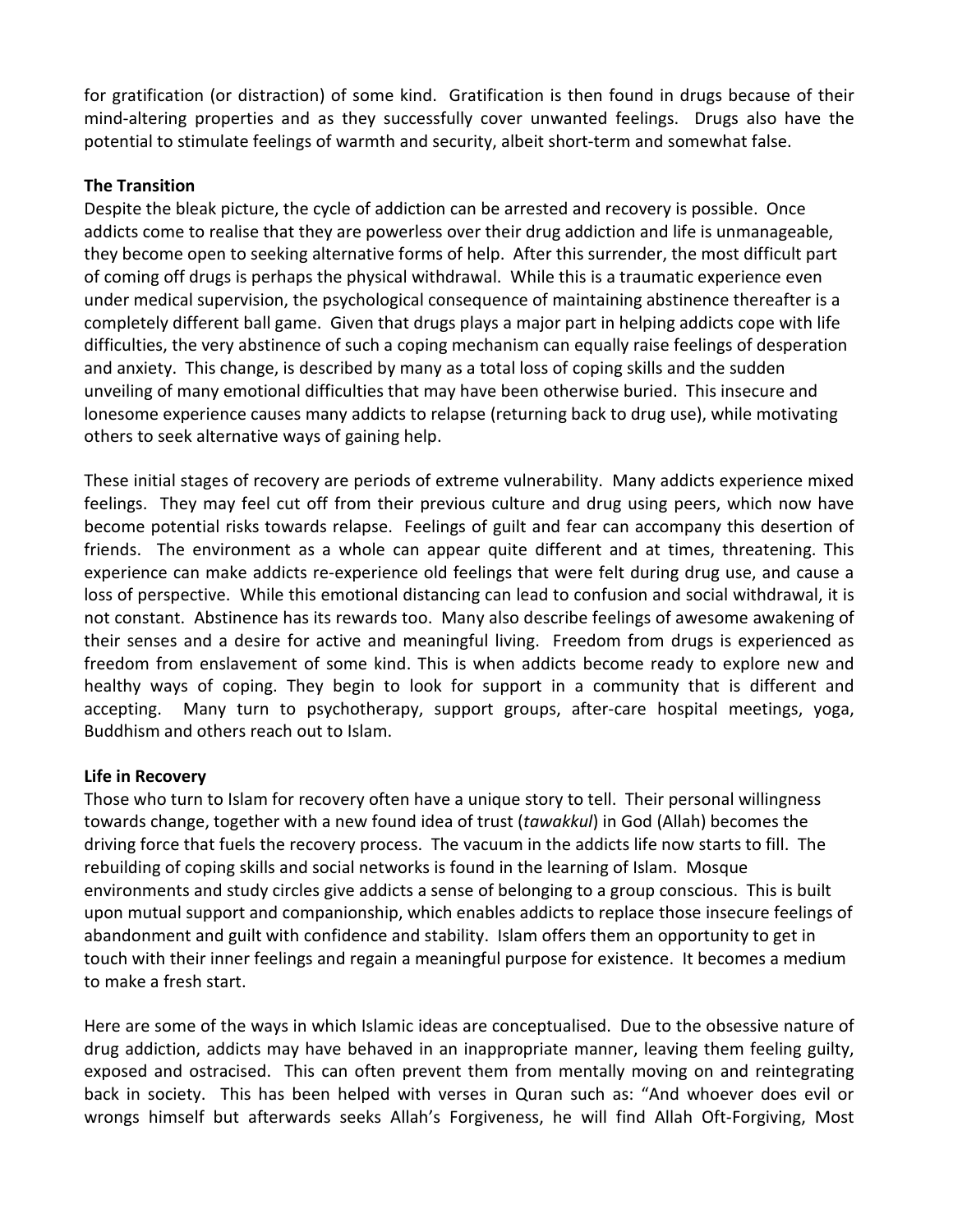Merciful" (4:110). Sayings of the Prophet Muhammad (on him be peace) also provide a way forward: "Whoever says, 'Subhan Allah wa bihamdihi,' one hundred times a day, will be forgiven all his sins even if they were as much as the foam of the sea" (Bukhari). This helps addicts regain Allah's acceptance, which enables them to overcome feelings of guilt and self-victimisation.

Addicts often assume that their past drug using behaviour is significantly sinful that it will prevent them from doing any acts of good and so hinder the recovery. This has been supported by the verses: "And as to those who believe and do good deeds, He will pay them fully their rewards; and Allah does not love the unjust" (3:57) and "The good deed and evil deed are not equal. Repel (evil) with what is better.." (41.34). This encourages continued efforts towards self-development (tarbiyya), while working through unwanted experiences of the past. It is important to highlight that the mentioning of sins in the verses are not always negative, as the position of sins can be taken as a motivation towards change. Nor is asking for forgiveness from Allah a shortcoming. This understanding can also be a way of gaining encouragement in the seeking of Divine help, while keeping in touch with ones inner thoughts.

Other verses in the Quran also provide emotional security and spiritual guidance such as: "(Allah says) Remember Me and I shall remember you.." (2:152) and "…I am indeed near to them. I respond to the prayers of my supplicant when he calls upon Me" (2:186). Along side these are also Bukhari hadith such as: "I am as my servant thinks of Me…and if he draws near to Me a hand's span, I draw near to him an arm's length… and if he comes to Me walking, I go to him at speed" and "Two of the qualities which Allah loves are gentleness and self-restraint". The following hadith Qudsi (divine hadith) also has significant meaning for those in the early part of recovery: "When Allah decreed the Creation He pledged Himself by writing in His book which is laid down with Him: My mercy prevails over My wrath" (Bukhari). Intimacy with Allah and endurance in recovery is further strengthened from what Allah says about those who remain grateful of His blessings: "If you give thanks, I will give you more" (14:7). This helps with the constant remembrance of Allah's presence and the need to stay connected with Divinity. These spiritual principles help addicts find a way to draw nearer to Allah for respite and rehabilitation. This awareness helps them discover a Higher Power that is constant (the Al-Hai), to which they are able to turn to for support and recognition.

Another important role that Islam plays in recovery is through its social organisation, where a great deal of emphasis is placed upon togetherness (jumm'ah) and regular meetings at places of worship, such as mosques. This fulfills a number of purposes. Among these are learning to interact/relate to others as well as exchanging life experiences. For the addict, this social meeting becomes a steppingstone towards gaining social acceptance and integration into society. Along with this, invitation (da'wah) to others to the way of Islam is also an aspect that is promoted. This encourages people from various parts of society to become actively involved in different branches of Islam in their local community. This activity often empowers addicts to take on roles and responsibilities. Essentially, this becomes a way of putting back into the community that which was once taken out. This engagement helps addicts develop a network of social support and participate in community development initiatives. Equally, this also inspires them to become organised and learn new life skills, leading to a change in the quality of one's thinking, feeling and being.

Addicts are often asked to contribute in this medium because of their life experiences and the ability to empathise with social problems. They soon start to become valued and are seen as positive